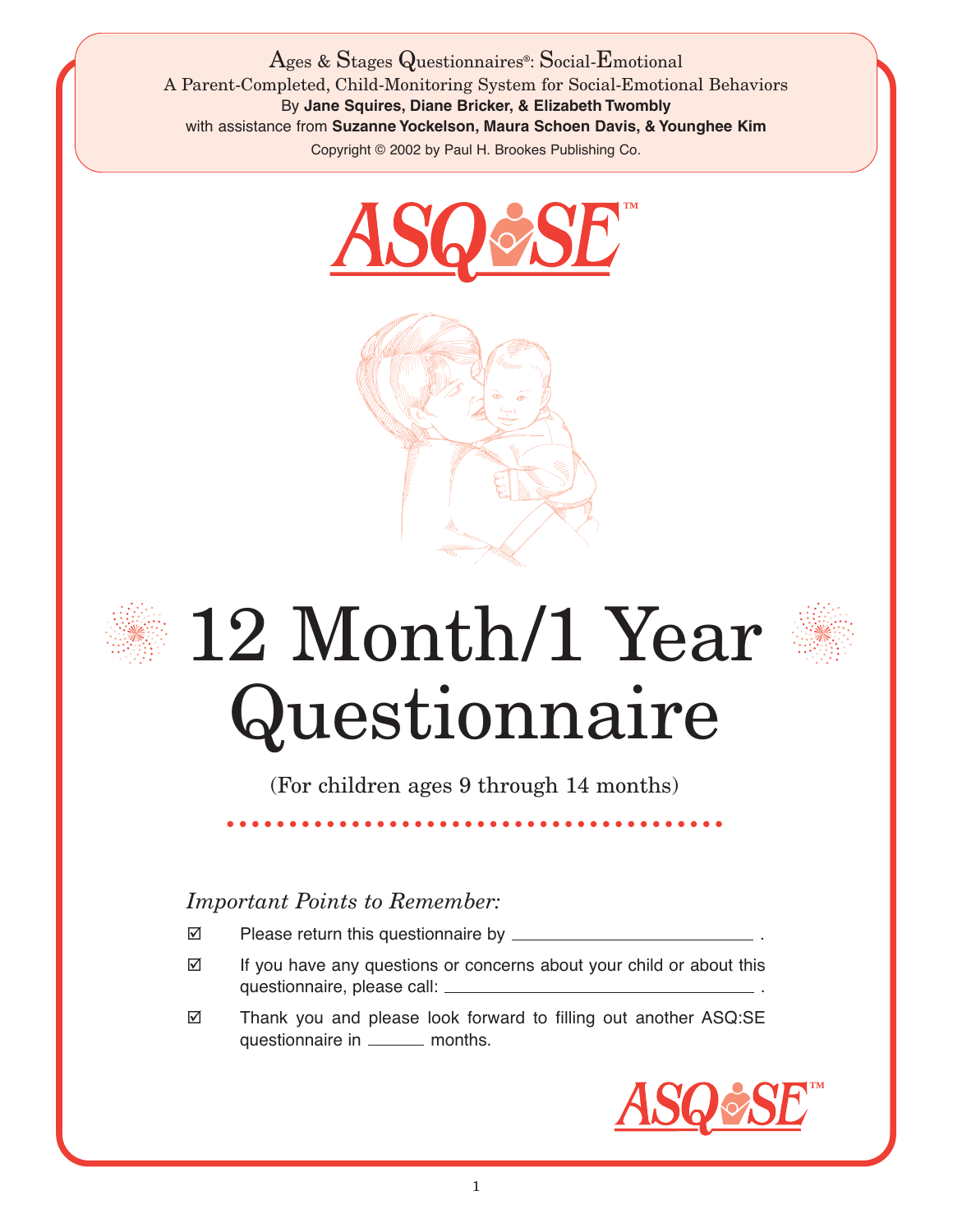| Ages & Stages Questionnaires <sup>®</sup> : Social-Emotional<br>A Parent-Completed, Child-Monitoring System for Social-Emotional Behaviors<br>By Jane Squires, Diane Bricker, & Elizabeth Twombly<br>with assistance from Suzanne Yockelson, Maura Schoen Davis, & Younghee Kim<br>Copyright © 2002 by Paul H. Brookes Publishing Co. |
|---------------------------------------------------------------------------------------------------------------------------------------------------------------------------------------------------------------------------------------------------------------------------------------------------------------------------------------|
| 12 Month/1 Year ASQ:SE<br>Questionnaire                                                                                                                                                                                                                                                                                               |
| (For children ages 9 through 14 months)<br>.                                                                                                                                                                                                                                                                                          |
|                                                                                                                                                                                                                                                                                                                                       |
|                                                                                                                                                                                                                                                                                                                                       |
| Please provide the following information.                                                                                                                                                                                                                                                                                             |
|                                                                                                                                                                                                                                                                                                                                       |
|                                                                                                                                                                                                                                                                                                                                       |
|                                                                                                                                                                                                                                                                                                                                       |
|                                                                                                                                                                                                                                                                                                                                       |
|                                                                                                                                                                                                                                                                                                                                       |
|                                                                                                                                                                                                                                                                                                                                       |
|                                                                                                                                                                                                                                                                                                                                       |
|                                                                                                                                                                                                                                                                                                                                       |
|                                                                                                                                                                                                                                                                                                                                       |
|                                                                                                                                                                                                                                                                                                                                       |
|                                                                                                                                                                                                                                                                                                                                       |
|                                                                                                                                                                                                                                                                                                                                       |
|                                                                                                                                                                                                                                                                                                                                       |
|                                                                                                                                                                                                                                                                                                                                       |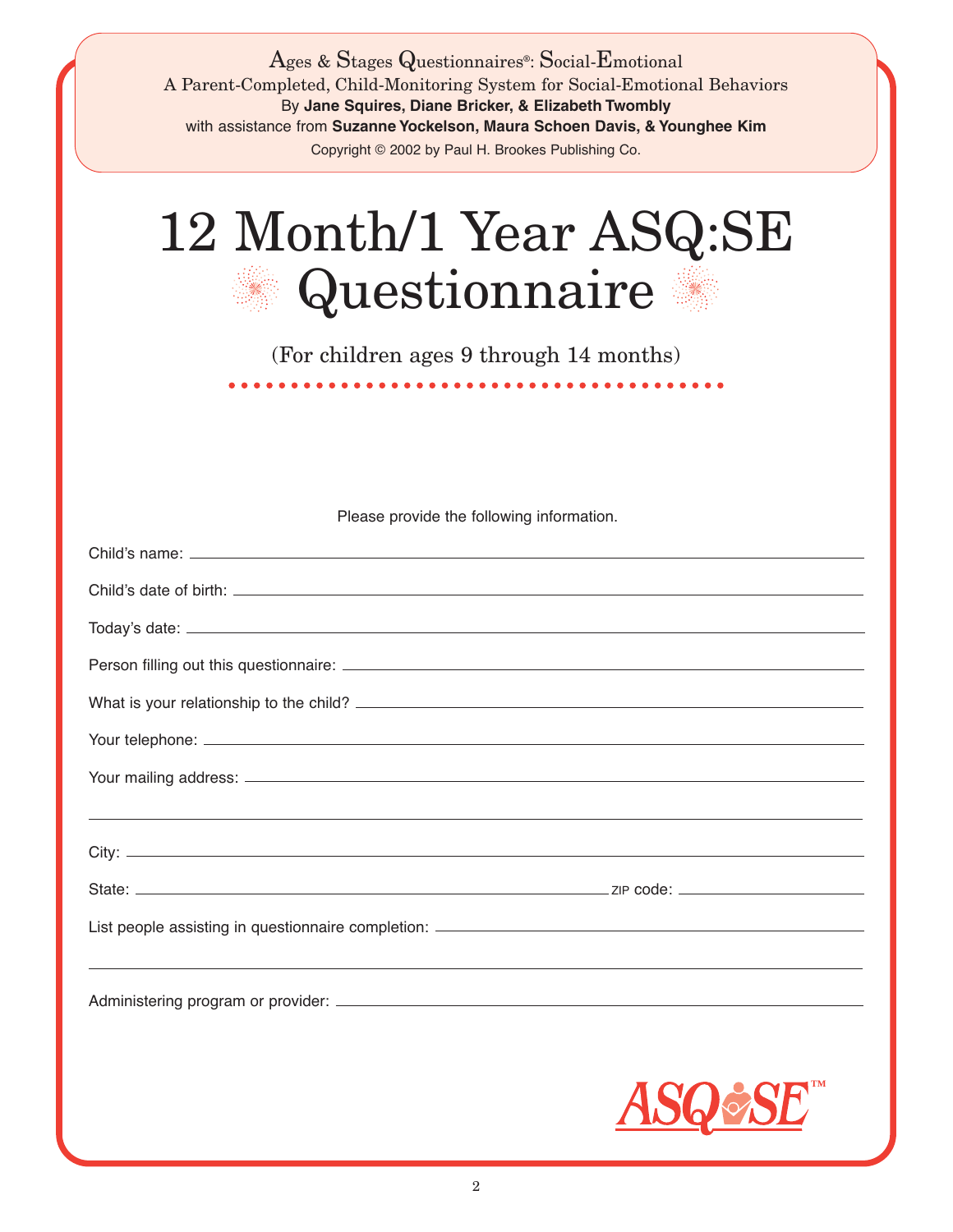| 1.<br>2.             | Please read each question carefully and<br>Check the box $\square$ that best describes your child's behavior and<br>Check the circle $\bigcirc$ if this behavior is a concern | <b>MOST</b><br>OF THE<br><b>TIME</b> | <b>SOMETIMES</b> | RARELY<br>OR<br><b>NEVER</b> | CHECK IF<br>THIS IS A<br><b>CONCERN</b> |
|----------------------|-------------------------------------------------------------------------------------------------------------------------------------------------------------------------------|--------------------------------------|------------------|------------------------------|-----------------------------------------|
| 1.                   | Does your baby laugh or smile at you and<br>other family members?                                                                                                             | $\Box$ z                             | _l v             | $\square$ x                  |                                         |
| 2.                   | Does your baby look for you when a stranger<br>approaches?                                                                                                                    | $\square$ z                          | $\mathsf{l}$ v   | $\Box$ x                     |                                         |
| 3.                   | Does your baby like to play near and be with<br>family members and friends?                                                                                                   | $\Box$ z                             | _l ∨             | $\square$ x                  |                                         |
| 4.                   | Does your baby like to be picked up and held?                                                                                                                                 | $\Box$ z                             | ◘∨               | $\square$ x                  |                                         |
|                      | 5. When upset, can your baby calm down within<br>a half hour?                                                                                                                 | $\Box$ z                             | $\mathsf{l}$ v   | $\Box$ x                     |                                         |
| 6.                   | Does your baby stiffen and arch her back when<br>picked up?                                                                                                                   | $\Box$ x                             | _l v             | $\Box$ z                     |                                         |
| 7.                   | Does your baby like to play games like<br>Peekaboo?                                                                                                                           | $\Box$ z                             | $\Box$ v         | $\Box$ x                     |                                         |
| 8.                   | Is your baby's body relaxed?                                                                                                                                                  | $\Box$ z                             | ◘∨               | $\Box$ x                     |                                         |
| 9.                   | Does your baby cry, scream, or have tantrums<br>for long periods of time?                                                                                                     | $\Box$ x                             | — I ∨            | $\Box$ z                     |                                         |
| TOTAL POINTS ON PAGE |                                                                                                                                                                               |                                      |                  |                              |                                         |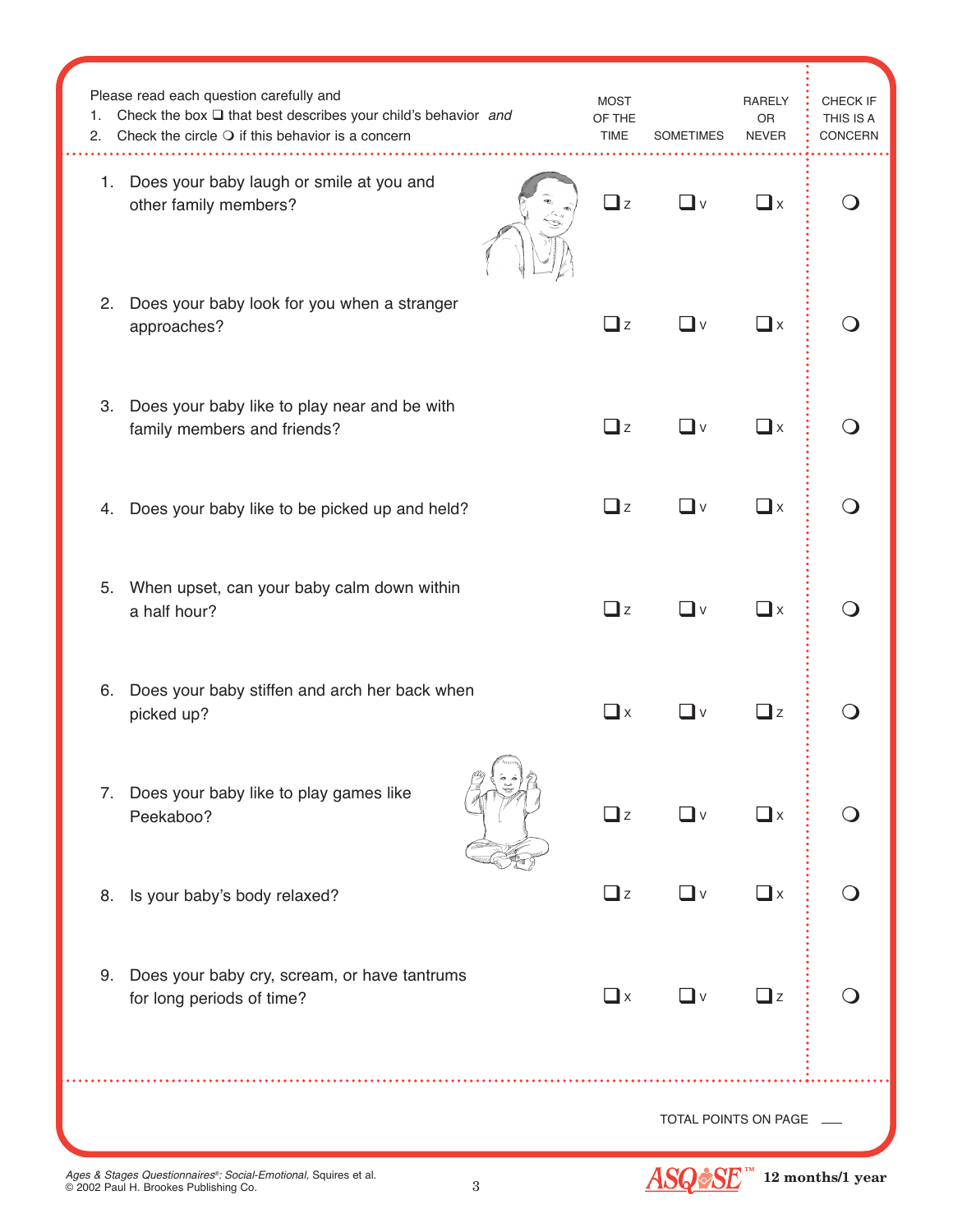|     |                                                                                                                                                                                      |  | <b>MOST</b><br>OF THE<br>TIME | <b>SOMETIMES</b>               | <b>RARELY</b><br><b>OR</b><br><b>NEVER</b> | CHECK IF<br>THIS IS A<br>CONCERN |
|-----|--------------------------------------------------------------------------------------------------------------------------------------------------------------------------------------|--|-------------------------------|--------------------------------|--------------------------------------------|----------------------------------|
| 10. | Is your baby able to calm himself down<br>(for example, by sucking on his hand or a<br>pacifier)?                                                                                    |  | $\Box$ z                      | ∐ ∨                            | $\square$ x                                |                                  |
| 11. | Is your baby interested in things around her,<br>such as people, toys, and foods?                                                                                                    |  | $\Box$ z                      | <b>∟</b> ∨                     | $\square$ x                                |                                  |
| 12. | Does it take longer than 30 minutes to feed<br>your baby?                                                                                                                            |  | $\Box$ x                      | $\Box$ v                       | $\Box$ z                                   |                                  |
| 13. | Do you and your baby enjoy mealtimes<br>together?                                                                                                                                    |  | $\Box$ z                      | <b>∟</b> ∨                     | $\square$ x                                |                                  |
| 14. | Does your baby have any eating problems,<br>such as gagging, vomiting,<br>or $\qquad$<br>?<br>(You may write in another problem.)                                                    |  | $\mathbf{\perp}$ x            | $\vee$                         | $\Box$ z                                   |                                  |
| 15. | Does your baby have trouble falling asleep at<br>naptime or at night?                                                                                                                |  | $\Box$ x                      | V                              | $\Box$ z                                   |                                  |
| 16. | Does your baby make babbling sounds?<br>For example, does he put sounds together,<br>like "ba-ba-ba-ba" or "na-na-na-na"? (If your<br>child often babbles, mark "most of the time.") |  | $\Box$ z                      | <b>U</b> ∨                     | $\square$ x                                |                                  |
| 17. | Does your baby sleep at least 10 hours<br>in a 24-hour period?                                                                                                                       |  | l z                           | $\mathbf{\mathbf{\mathsf{u}}}$ | $\square$ x                                |                                  |
|     | TOTAL POINTS ON PAGE                                                                                                                                                                 |  |                               |                                |                                            |                                  |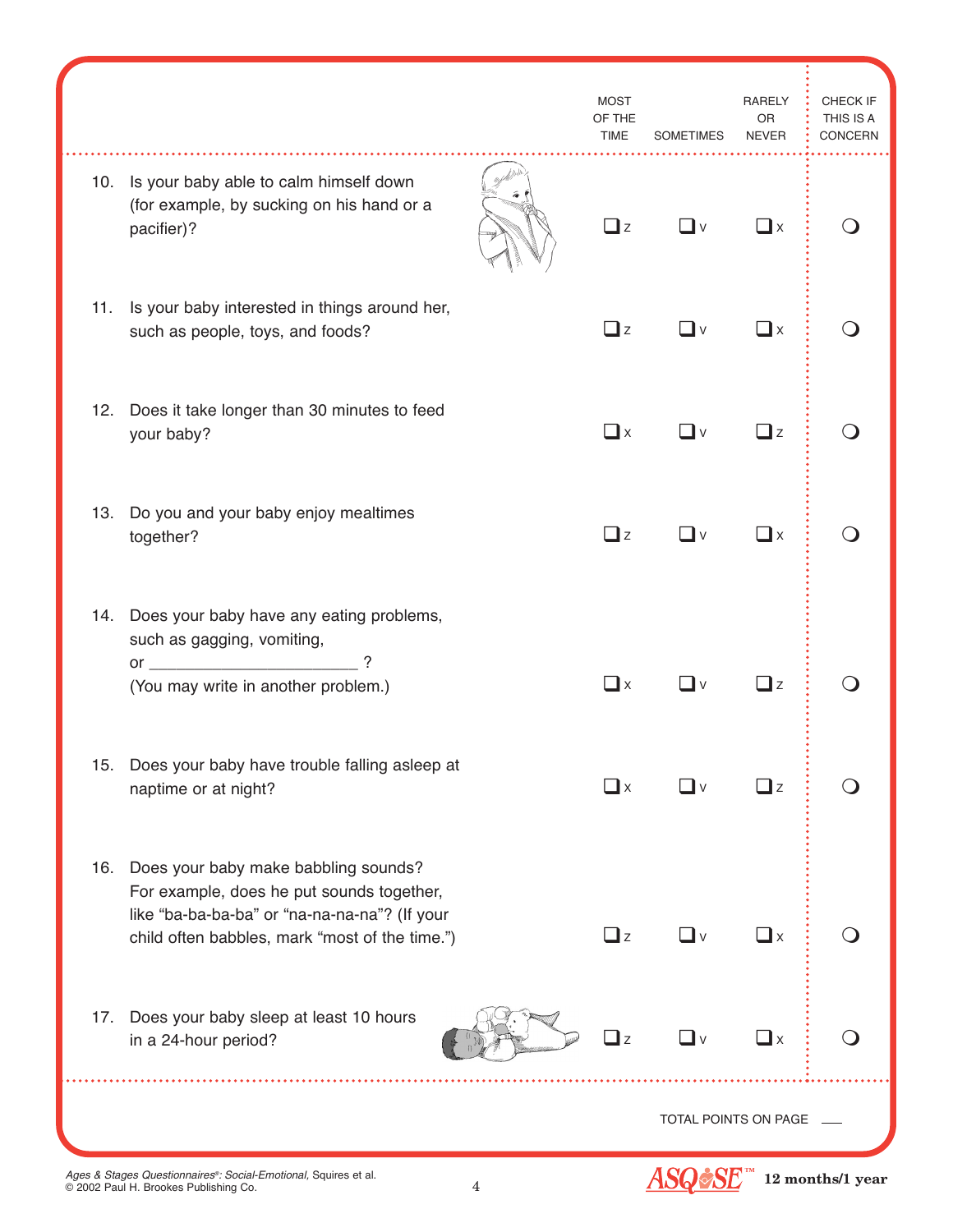|     |                                                                                                                                    | <b>MOST</b><br>OF THE<br><b>TIME</b> | <b>SOMETIMES</b>     | <b>RARELY</b><br>OR<br><b>NEVER</b> | CHECK IF<br>THIS IS A<br>CONCERN |
|-----|------------------------------------------------------------------------------------------------------------------------------------|--------------------------------------|----------------------|-------------------------------------|----------------------------------|
| 18. | Does your baby get constipated or have<br>diarrhea?                                                                                | $\Box$ x                             | —l ∨                 | $\Box$ z                            |                                  |
| 19. | Does your baby let you know when she is<br>hungry, hurt, or tired?                                                                 | $\Box$ z                             | _l ∨                 | $\square$ x                         |                                  |
| 20. | When you talk to your baby, does he turn his<br>head, look, or smile?                                                              | $\Box$ z                             | ∐ ∨                  | $\square$ x                         |                                  |
| 21. | Does your baby try to hurt other children,<br>adults, or animals (for example, by kicking<br>or biting)?                           | $\Box$ x                             | $\Box$ v             | $\Box$ z                            |                                  |
| 22. | Has anyone expressed concerns about your<br>baby's behaviors? If you checked "sometimes"<br>or "most of the time," please explain: | $\square$ x                          | –l ∨                 | $\exists$ z                         |                                  |
|     |                                                                                                                                    |                                      |                      |                                     |                                  |
| 23. | Do you have concerns about your baby's eating or sleeping behaviors? If so, please explain:                                        |                                      |                      |                                     |                                  |
|     |                                                                                                                                    |                                      |                      |                                     |                                  |
|     |                                                                                                                                    |                                      | TOTAL POINTS ON PAGE |                                     |                                  |
|     | Ages & Stages Questionnaires®: Social-Emotional, Squires et al.<br>$\overline{5}$<br>© 2002 Paul H. Brookes Publishing Co.         |                                      |                      |                                     | 12 months/1 year                 |